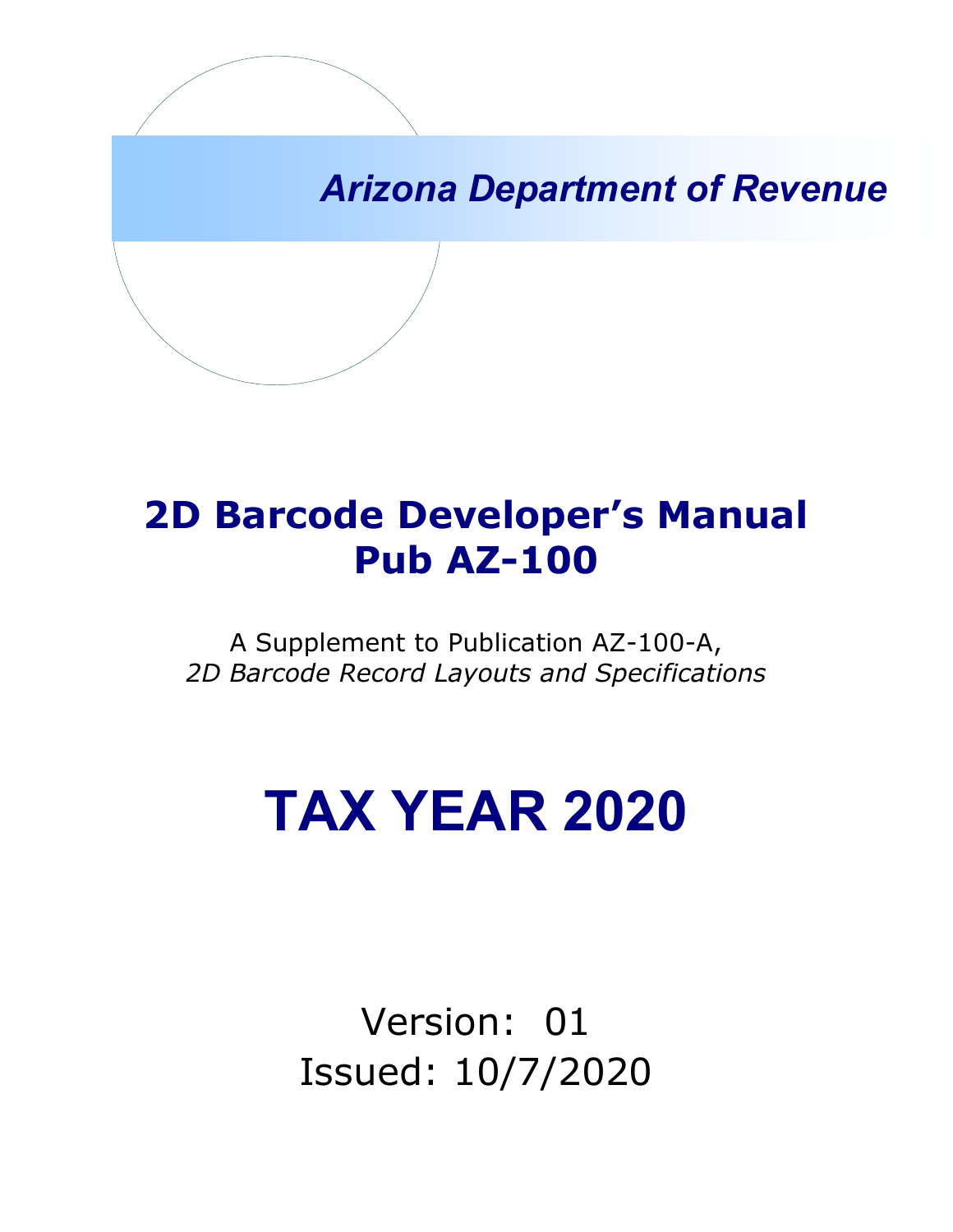## *SECTION 1 – INTRODUCTION*

This publication provides information necessary for the development of software intended for use by businesses and individuals in filing Arizona income tax returns with 2D Barcodes. If you have any questions, please contact the Arizona Department of Revenue personnel listed below. Please refer to our web site **www.azdor.gov** for 2D Barcode updates.

You are invited to contact us with any question or comment you have regarding our 2D barcode program.

#### Email: **AZBarcode@azdor.gov**

Mailing Address:

Arizona Department of Revenue Attention: 2D Barcode Test Documents PO Box 29216 Phoenix, Arizona 85038

Web Address: www.azdor.gov

The Arizona Department of Revenue's website may be accessed for 2D Barcode updates including tax forms, form instructions and additional information covering a broad range of tax-related topics.

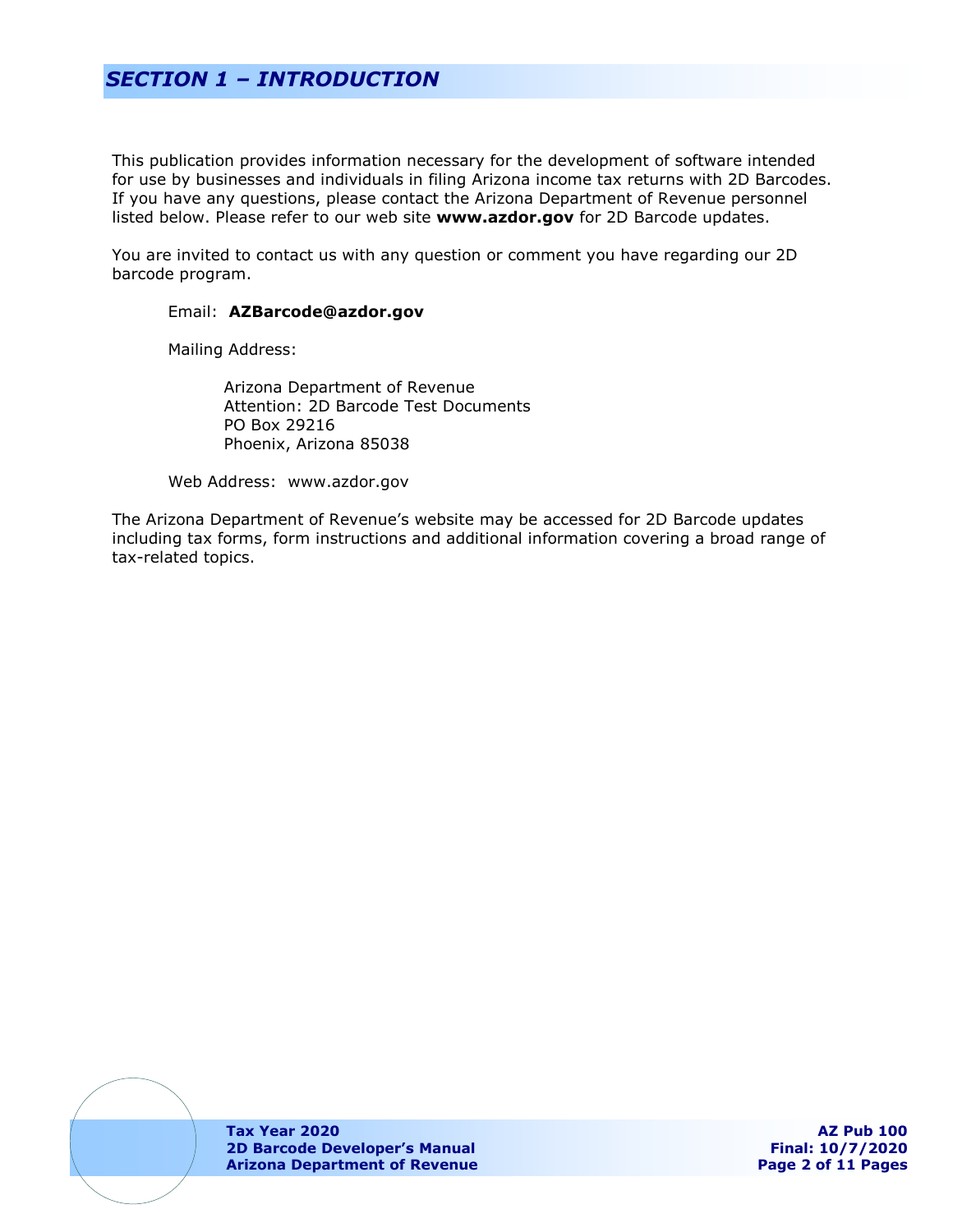## *SECTION 2 – CHANGES AND REMINDERS FOR TAX YEAR 2020*

Changes or new additions to specifications and layouts are in **bold** text. Record layouts, available in Publication AZ-100-A, utilize a color system which indicates changes from year to year. Blue color indicates additions, Yellow color indicates modifications and Dark Orange color indicate fields that have been removed.

- 1. Application to Participate Submission of the Application to Participate is required by all developers prior to testing. A sample of the application can be found in the Appendix of this publication. See Section 3 for further details.
- 2. All calculated fields should be calculated to three decimal places (i.e. 1.000 or .853).
- 3. Standard Deduction the standard deductions for tax year 2020 are as follows: Single and Married Filing Separately = **\$12,400** Head of Household = **\$18,650** Married Filing Jointly = **\$24,800**
- **4.** Standard Deduction Increase for Qualifying Charitable Deductions Certain taxpayers electing to take the Standard Deduction may increase the standard deduction amount by 25% (.25) of the total amount of the taxpayer's charitable deductions that would have been allowed if the taxpayer elected to claim itemized deductions on the AZ return. This amount is calculated on Page 3 worksheet of the return. **Line numbers have been modified for 2020 and a new line 5C added to page 3.**
- 5. Nonresidents Must Prorate the Standard Deduction Nonresident individuals, who claim the standard deduction, must prorate the deduction by the percentage which the taxpayer's Arizona gross income is of the taxpayer's federal adjusted gross income.
- 6. Dependent Tax Credit For taxable years beginning from and after December 31, 2018, taxpayers may claim a nonrefundable Dependent Tax Credit for certain qualifying dependents.

Non-military part-year residents and non-residents are required to pro-rate their Dependent Tax Credit by the Arizona income tax ratio. Active military Part-year residents are not required to pro-rate the credit.

Dependents Under the age of  $17 = $100$ Dependents Age 17 and over  $= $25$ 

- 7. Credit Forms Supported for 2D Barcode:
	- 301 Nonrefundable Individual Tax Credits and Recapture
	- 309 Credit for Taxes Paid to Another State or Country
	- 310 Credit for Solar Energy Devices
	- 321 Credit for Contributions to Qualifying Charitable Organizations
	- 322 Credit for Contributions Made to Public Schools
	- 323 Credit for Contributions School Tuition Organizations
	- 340 Credit for Donations to the Military Family Relief Fund
	- 348 Credit for Contributions to Certified School Tuition Organization
	- 352 Credit for Contributions to Foster Care Charities
- 8. **Extension Period** Arizona has a 6-month extension. Due to the extended filing deadline to file TY2019 returns, extensions are valid until **January 15, 2021.**

**Tax Year 2020 AZ Pub 100 2D Barcode Developer's Manual Final: 10/7/2020 Arizona Department of Revenue Page 3 of 11 Pages**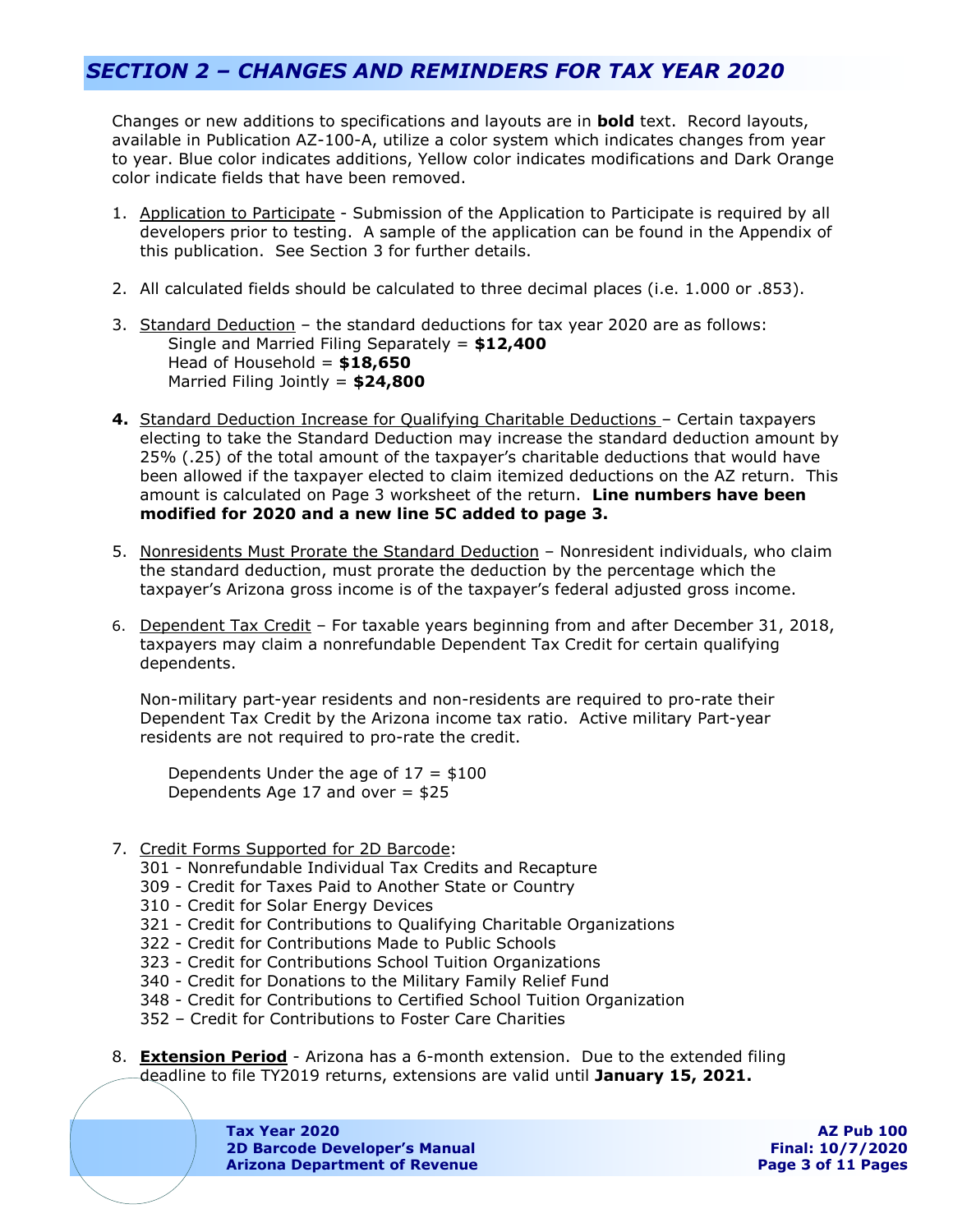- 9. Handheld Scanners Arizona uses handheld scanners to scan incoming 2D barcode returns. Experience has shown that the scanners perform best when the barcode symbols are a 2:1 size ratio.
- 10. Reminders:
	- Instruct user(s) to reprint barcode page if data changes after original printing.
	- Do not zero fill numeric fields.
	- Do not use hyphens in SSN, FEINs, etc.
	- Use UPPERCASE for all alpha characters.
	- Do not punctuate suffixes, middle initials, or addresses.
- 11. International ACH Transaction (IAT) If the taxpayer checks the IAT checkbox (located adjacent to the Direct Deposit fields), disable the Direct Deposit fields. A paper check will be issued to the taxpayer.
- 12. Closures The Arizona Department of Revenue is closed on the holidays indicated below:

| <b>HOLIDAY</b>                                       |          | <b>DATE OBSERVED</b> |          |  |  |  |
|------------------------------------------------------|----------|----------------------|----------|--|--|--|
| <b>New Years Day</b>                                 | Friday   | January              | 01, 2021 |  |  |  |
| Martin Luther King, Jr/<br>Civil Rights Day          | Monday   | January              | 18, 2021 |  |  |  |
| Lincoln/Washington<br><b>Presidents Day</b>          | Monday   | February             | 15, 2021 |  |  |  |
| <b>Memorial Day</b>                                  | Monday   | May                  | 31, 2021 |  |  |  |
| Independence Day                                     | Monday   | July                 | 05, 2021 |  |  |  |
| Labor Day                                            | Monday   | September 06, 2021   |          |  |  |  |
| <b>Columbus Day</b>                                  | Monday   | October              | 11, 2021 |  |  |  |
| <b>Veterans Day</b>                                  | Thursday | November             | 11, 2021 |  |  |  |
| <b>Thanksgiving Day</b>                              | Thursday | November 25, 2021    |          |  |  |  |
| * Limited Staff Friday after Thanksgiving 11/26/2021 |          |                      |          |  |  |  |
| Christmas Day                                        | Friday   | December 24, 2021    |          |  |  |  |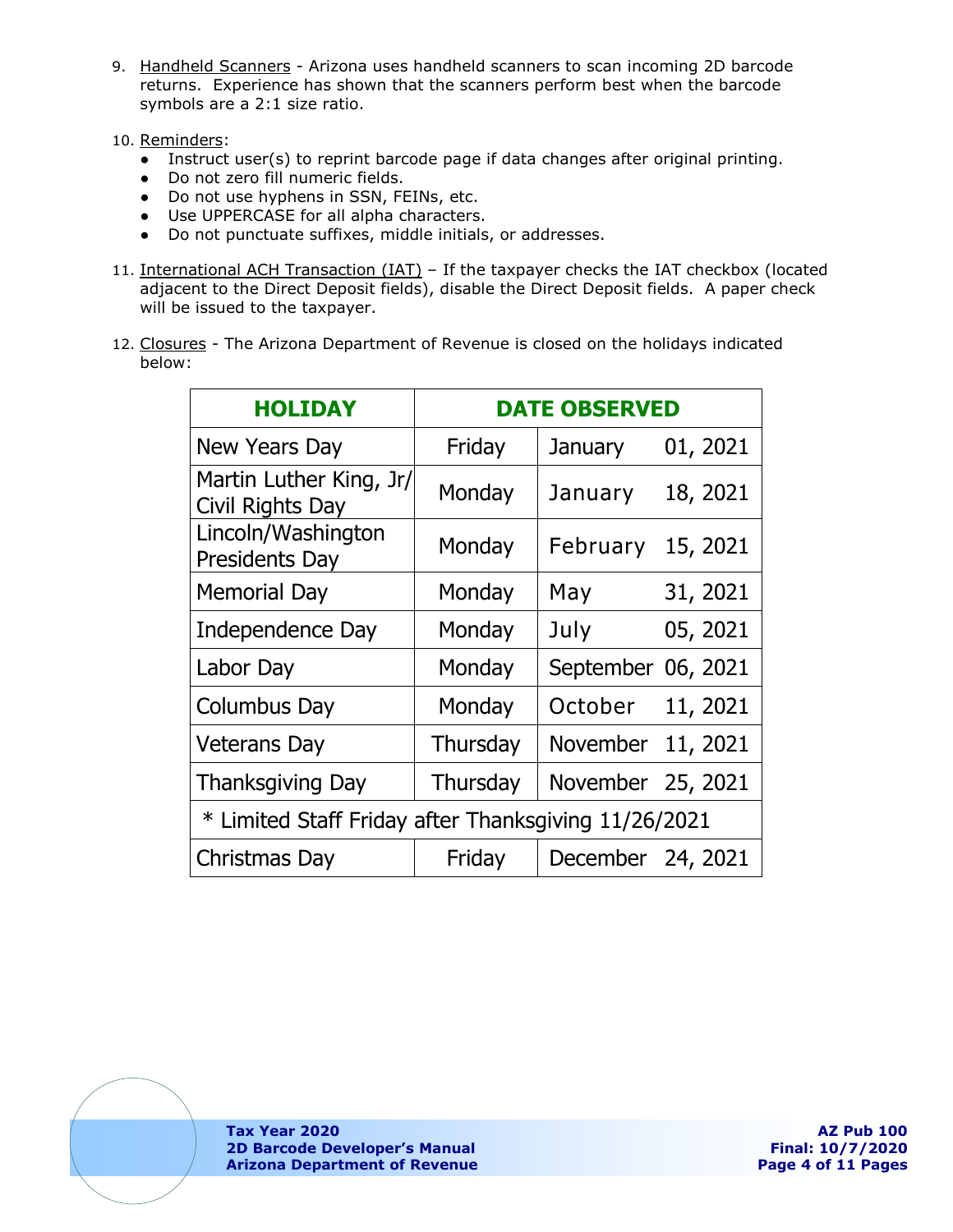## *SECTION 3 – PROGRAM PARTICIPATION*

Any software vendor who is considering using 2D Barcode needs to be approved by the Arizona Department of Revenue for form design. The form design is the same regardless of whether or not the 2D Barcode is used. To participate in the 2D Barcode program, please submit an Application to Participate via e-mail to **AZBarcode@azdor.gov**.

Once the Arizona Department of Revenue receives written notification of intent to participate, you may begin testing. Test scenarios will be available on the Arizona Department of Revenue website [\(www.azdor.gov/e-file-services\)](http://www.azdor.gov/e-file-services).

The Arizona Department of Revenue will give formal approval when software has successfully completed testing. Only approved software may be released and distributed by the developer.

When reviewing forms for approval, the department is verifying the form can be processed through its integrated tax system. The department does not review or approve the logic of specific software programs, nor confirm the calculations entered on the forms output from these programs. The accuracy of the program remains the responsibility of the software developer. The accuracy of the information on returns prepared using a computer program remains the responsibility of the taxpayer.

Approved software vendors will be posted on the department's web site at [http://www.azdor.gov/e-services/approved-](http://www.azdor.gov/e-services/approved)vendors

#### **Important Notice**

Approval of software for 2D Barcode **does not** include approval of any substitute forms developed/produced for hardcopy submission to the Arizona Department of Revenue.

The Taxpayer Services Division of the Department of Revenue must approve all Arizona tax forms.

Electronically submit PDFs of the forms for approval to: [AZTaxForms@azdor.gov](mailto:AZTaxForms@azdor.gov)



**Tax Year 2020 AZ Pub 100 2D Barcode Developer's Manual Final: 10/7/2020 Arizona Department of Revenue Page 5 of 11 Pages**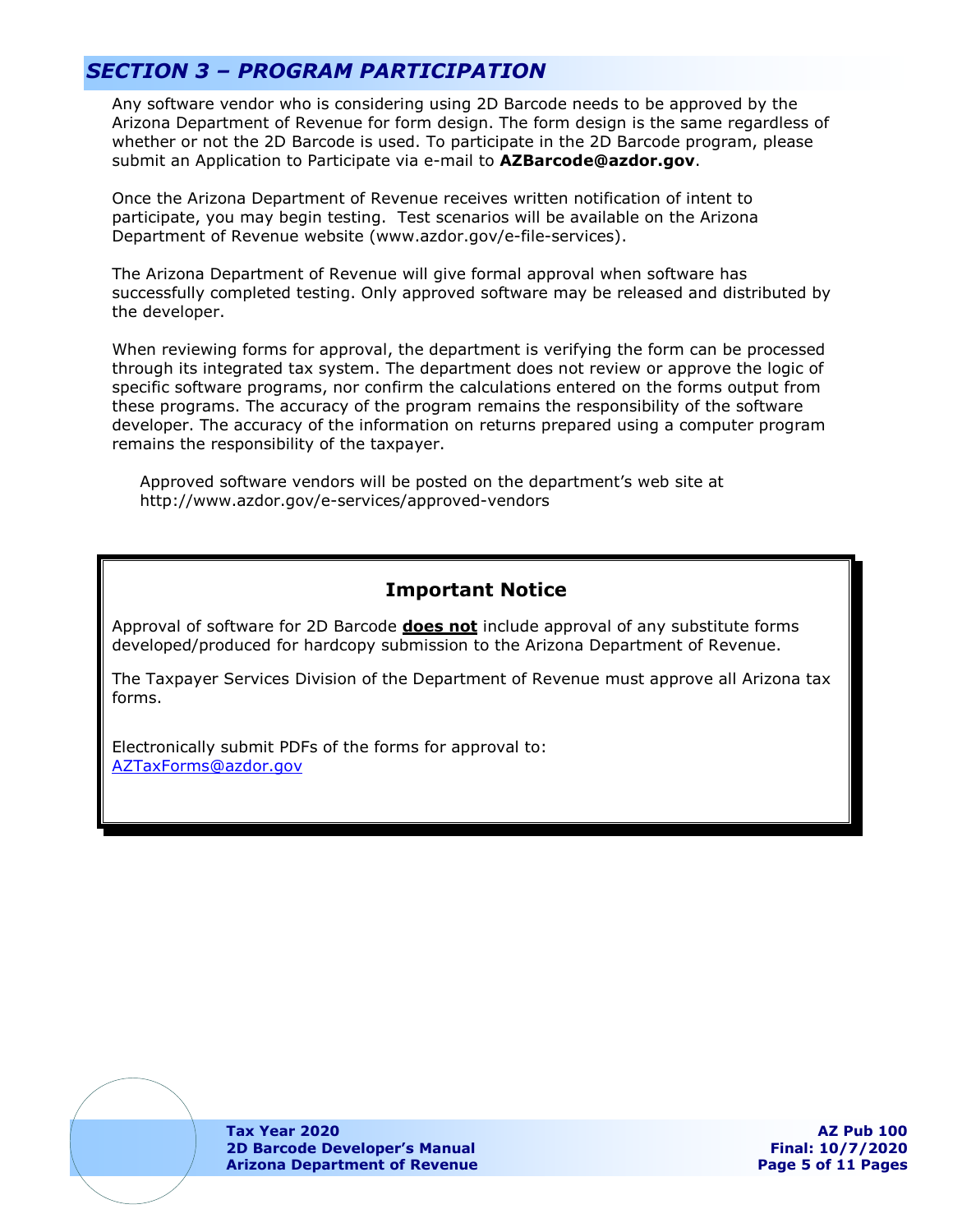## *SECTION 4 – SOFTWARE REQUIREMENTS*

Any software developed for the 2D Barcode program must meet state requirements. The following is to complement IRS and Arizona publications and is in no way intended to alter or amend their requirements.

- 1. Comply with all state requirements specified in the following publications:
	- Arizona Software Developers Manual AZ–100 for 2D Barcode for Tax Year 2020.
	- Arizona Publication AZ-100-A File Specifications and Layout.
- 2. Adhere to all state procedures, requirements and specifications.
- 3. Successfully complete all testing.
- 4. Develop preparation software in accordance with statutory requirements and Arizona Department of Revenue return preparation instructions.
- 5. Provide accurate Arizona income tax returns with printed 2D Barcode in correct format.
- 6. Place 2D Barcode in the designated rectangle near the bottom left of page 1 on each tax form.
- 7. 2D Barcode function is a default setting when electronic filing is also offered in the program.
- 8. Print four digit NACTP vendor code on the bottom of the form to the right of the ADOR form number. (For identification purposes only).
- 9. Provide data validation, verification and error detection to prevent transmission of incomplete, inaccurate or invalid return information.
- 10. Developed software is not to support 2D Barcode of any form not approved for 2D Barcode by the Arizona Department of Revenue.

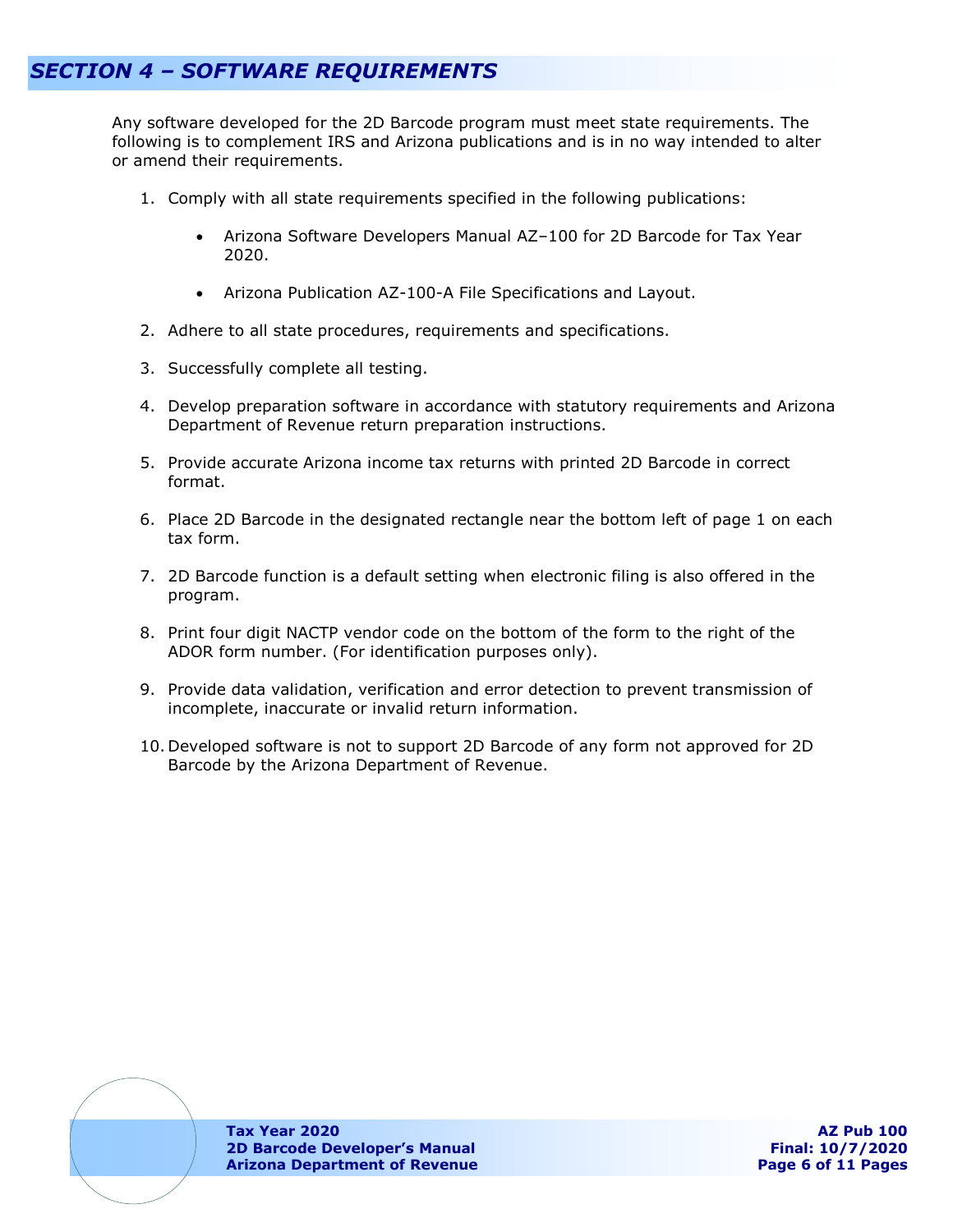## *SECTION 5 – RETURNS AVAILABLE FOR 2D BARCODE*

Both refund and payment due returns may be filed with 2D Barcoding. The primary tax returns supporting 2D Barcode for tax year 2020 are:

140 Resident Personal Income Tax Return 140A Resident Personal Income Tax Return (Short Form) 140NR Non-Resident Personal Income Tax Return 140PY Part-Year Personal Income Tax Return 140PTC Property Tax Refund (Credit) Claim

Supporting forms available for 2D Barcode consist of the following types. These forms MUST be included in the 2D Barcode for the 140 form when required/utilized for return preparation and filing.

AZ Schedule A (2D) Arizona Copy of Federal Schedule A 140 Schedule A Arizona Itemized Deduction Adjustments 140PY A(PY) - Itemized Deductions Part-Year Resident 140PY A(PYN) - Itemized Deductions for Part-Year Resident with Nonresident Income 140NR A(NR) - Itemized Deductions for Nonresidents

Selected 300 Series Tax Credit Forms:

- 301 Nonrefundable Individual Tax Credits and Recapture
- 309 Credit for Taxes Paid to Another State or Country
- 309 Credit for Taxes Paid to Another State or Country 2<sup>nd</sup> Copy
- 310 Credit for Solar Energy Devices
- 321 Credit for Contributions to Qualifying Charitable Organizations
- 322 Credit for Contributions Made to Public Schools
- 323 Credit for Contributions School Tuition Organizations
- 340 Credit for Donations to the Military Family Relief Fund
- 348 Credit for Contributions to Certified School Tuition Organization-Individuals
- 352 Credit for Contributions to Qualifying Foster Care Charititable Organizations

Forms identifying tax withheld (i.e. W-2 and 1099R forms) are to be included in the 2D Barcode when an amount for state withholding exists.

All other supporting Arizona forms are not to be included in the 2D Barcode. These forms, plus the forms included in the 2D Barcode, must be printed, attached to the return, and sent to the Arizona Department of Revenue. Refer to Arizona Publication AZ-100-A, *Arizona Department of Revenue 2D Barcode File Specifications and Record Layout*, for state record information.

The Arizona Department of Revenue Forms 140, 140A, 140NR, 140PY, and 140PTC (software vendor versions) and instructions are sent to all NACTP members via e-mail. If you have not received these forms, you may request them through our 2D Barcode e-mail address **AZBarcode@azdor.gov**.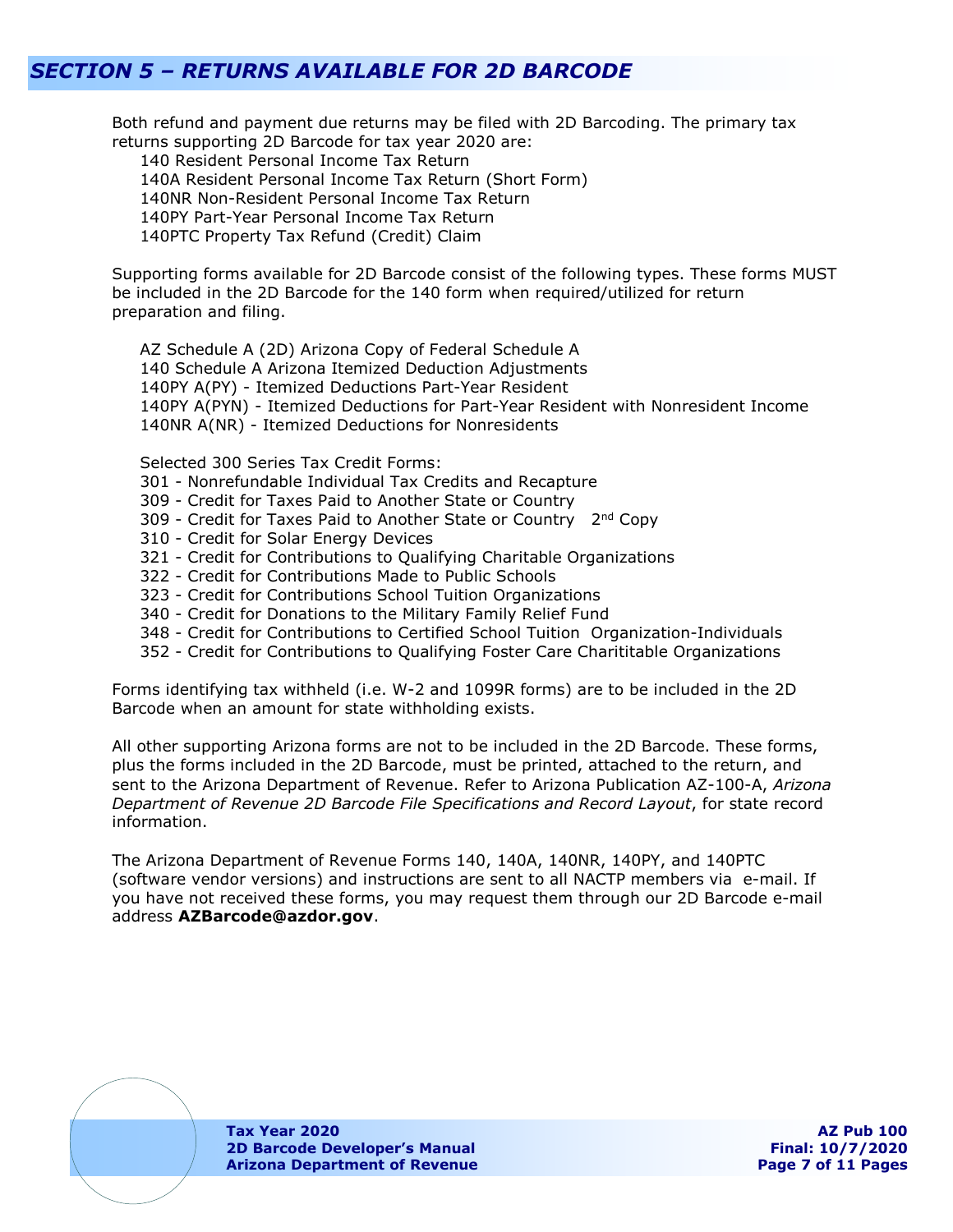## *SECTION 6 – GENERAL INFORMATION / ERRORS TO AVOID*

#### **Barcode:**

- Barcode width should be 3  $5/16"$ . The width shall not be wider than 3  $5/16"$ . The size of the barcode vertically will vary according to the information contained in the barcode.
- Arizona uses handheld scanners to scan incoming 2D barcode returns. Experience has shown that the scanners perform best when the barcode symbols are a 2:1 size ratio.
- DO NOT stretch the barcode.

#### **Fields:**

• For blank fields, use a carriage return <CR>.

#### *Check boxes:*

o An X indicates Yes, nothing (unchecked) is Null.

#### *Social Security Numbers/FEIN/TIN:*

o Do not use hyphens.

#### *Numeric:*

- o Do not zero fill numeric fields.
- o Use whole-dollar amounts only.
- o Commas are not permitted in numeric fields.
- o Round dollar amounts from W-2s, 1099R, etc before entering amount on tax form.

#### *Alpha:*

- o Use UPPERCASE for all alpha characters.
- o Do not punctuate suffixes Jr, Sr, I, II, III, etc.
- o Do not punctuate middle initial. Example: Mary J. Doe (incorrect) MARY J DOE (correct).
- $\circ$  Do not place a space in last name. Example: MC DONALD(incorrect) MCDONALD (correct), remove space to ensure accurate processing.
- $\circ$  Hyphens are acceptable in last name fields.<br> $\circ$  No extra spaces or punctuation should be in
- No extra spaces or punctuation should be in data. Example: "100 East Main," should be keyed as "100 EAST MAIN".

#### **Important Post-Printing Reminders:**

- Instruct user to reprint barcode page if data changes after original printing of a form.
- Do not cover information with pre-printed label.

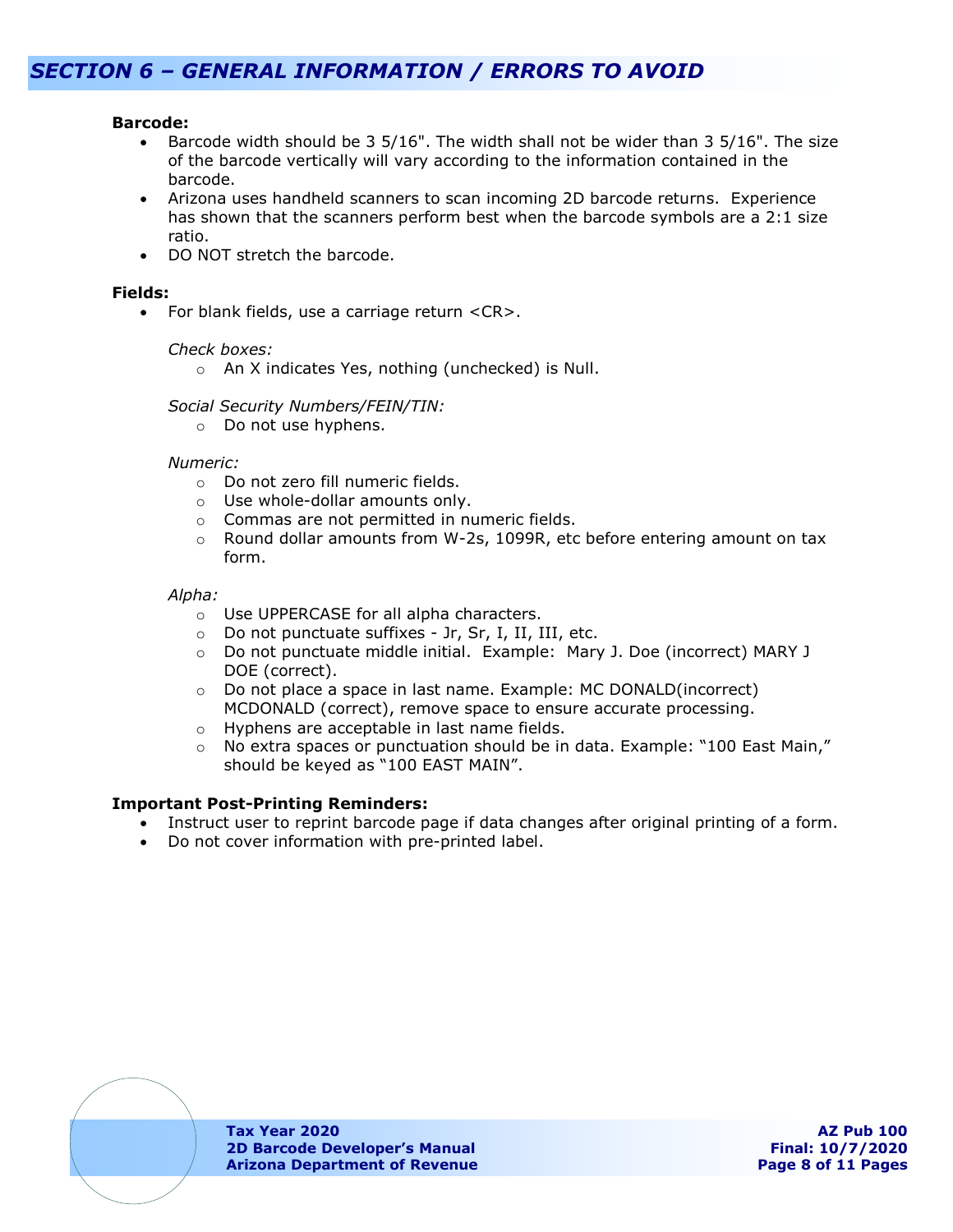#### **Record Layout:**

The intended use of the Description Column is to cross reference the barcode field number, form line number, and form line wording. The description may not be exact due to limitations of space. Refer to the tax form and instructions for the exact line wording.

**Trailer:** The last field in the barcode data stream is the trailer. It is used to indicate the end of data has been reached. A static string of "\*EOD\*" is used as the trailer value. If a trailer is not found, this indicates a data overflow condition has occurred.

**Header Information**: There is information generic to all barcodes that should be placed first in the barcode data stream. The first six fields in the barcode comprise the official header. The fields in the official header are variable length and therefore can contain as much or as little data as is necessary.

This information must be consistent among all barcodes and is defined below. (Note: The symbol <CR> is used to represent a single carriage return character.)

**Header Version Number**: will be incremented each time the standards group alters the physical structure of the barcodes that were created using multiple header formats. This value is static for all barcodes and is currently T1.

**Developer Code:** A four-digit code used to identify the Software Developer whose application produced the barcode. The purpose of this field is to allow forms to be traced to the vendor producing them. Software Developer codes are assigned through the NACTP.

**Jurisdiction:** An alphanumeric identifier indicating the taxing jurisdiction. Use the US Postal Service's official state abbreviations.

**Description:** An alphanumeric identifier used to describe the form being processed. The identifier can be used to route the barcode information to the correct system for further processing.

**Specification Version:** A number that identifies the version of the specifications used to produce the form barcode. These specifications are provided by the jurisdiction processing the form and describe the data layout in the barcode. Draft versions of the specifications are not assigned version numbers. The final version shall be "0", revision thereafter will increase numerically.

**Software/Form Version:** A vendor defined version number that reflects the software and form revision used to produce the barcode.

Example:

Header Version Number "T1" Developer Code:"9999" Jurisdiction: "AZ" Description: "AZ140" Specification Version: "01" Software/Form Version: "1"

Raw Header:

T1<CR>9999<CR>AZ<CR>AZ140<CR>01<CR>1<CR>

**Tax Year 2020 AZ Pub 100 2D Barcode Developer's Manual Final: 10/7/2020 Arizona Department of Revenue**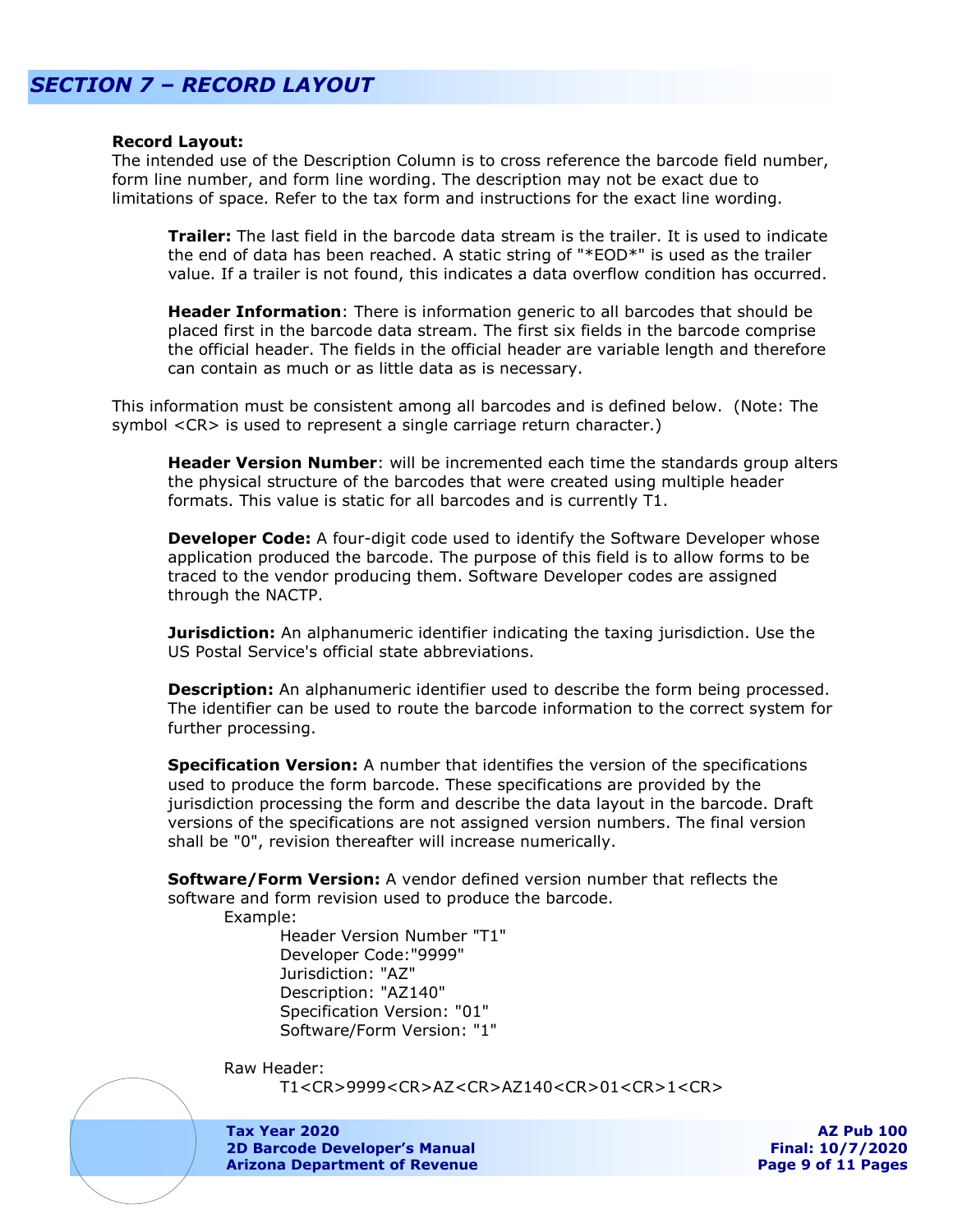## *SECTION 8 – MAILING ADDRESSES*

2D returns are presorted by mailing address to allow quicker processing.

Not sending a payment or expecting a REFUND: Arizona Department of Revenue PO Box 29205 Phoenix, AZ 85038-9205

Sending a payment: Arizona Department of Revenue PO Box 29204 Phoenix, AZ 85038-9204

#### *SECTION 9 – TESTING*

Testing of software developed for 2D Barcode is mandatory. All software must be tested using the Arizona scenarios. Scenarios require the appropriate forms to be created for 2D Barcode testing. Test scenarios are e-mailed to those who submit their notice of intent to participate.

It is not necessary to submit test returns for forms not supported by the software application. However, to maximize the benefits of alternative filings, the Arizona Department of Revenue encourages software developers to include all available 2D barcode forms into the program application.

The Arizona Department of Revenue will give formal confirmation via email when software has successfully completed testing. Only approved software may be released and distributed by the developer.

Any developer wishing to conduct testing in addition to that supplied and required by the Arizona Department of Revenue must obtain approval to do so prior to test submission.

## *SECTION 10 – ERROR DETECTION AND NOTIFICATION*

The Arizona Department of Revenue will immediately notify the developer when it detects a software problem or error. Likewise, software developers are to immediately notify the department of problems or errors associated with the software or its use. Such notifications are to be made by e-mailing the 2D Barcode staff office at **AZBarcode@azdor.gov**.

When a software error is identified, it is the responsibility of the software developer to immediately notify their user population, correct the problem and expeditiously distribute the appropriate software revision (correction) to their clients. Additionally, the Arizona Department of Revenue is to receive immediate notification of all software errors and problems. The department is to be advised when corrections are made and supplied with the related software version number and release date. The department is to be kept advised of all software versions (identification number and distribution date).

> **Tax Year 2020 AZ Pub 100 2D Barcode Developer's Manual Final: 10/7/2020 Arizona Department of Revenue Page 10 of 11 Pages**